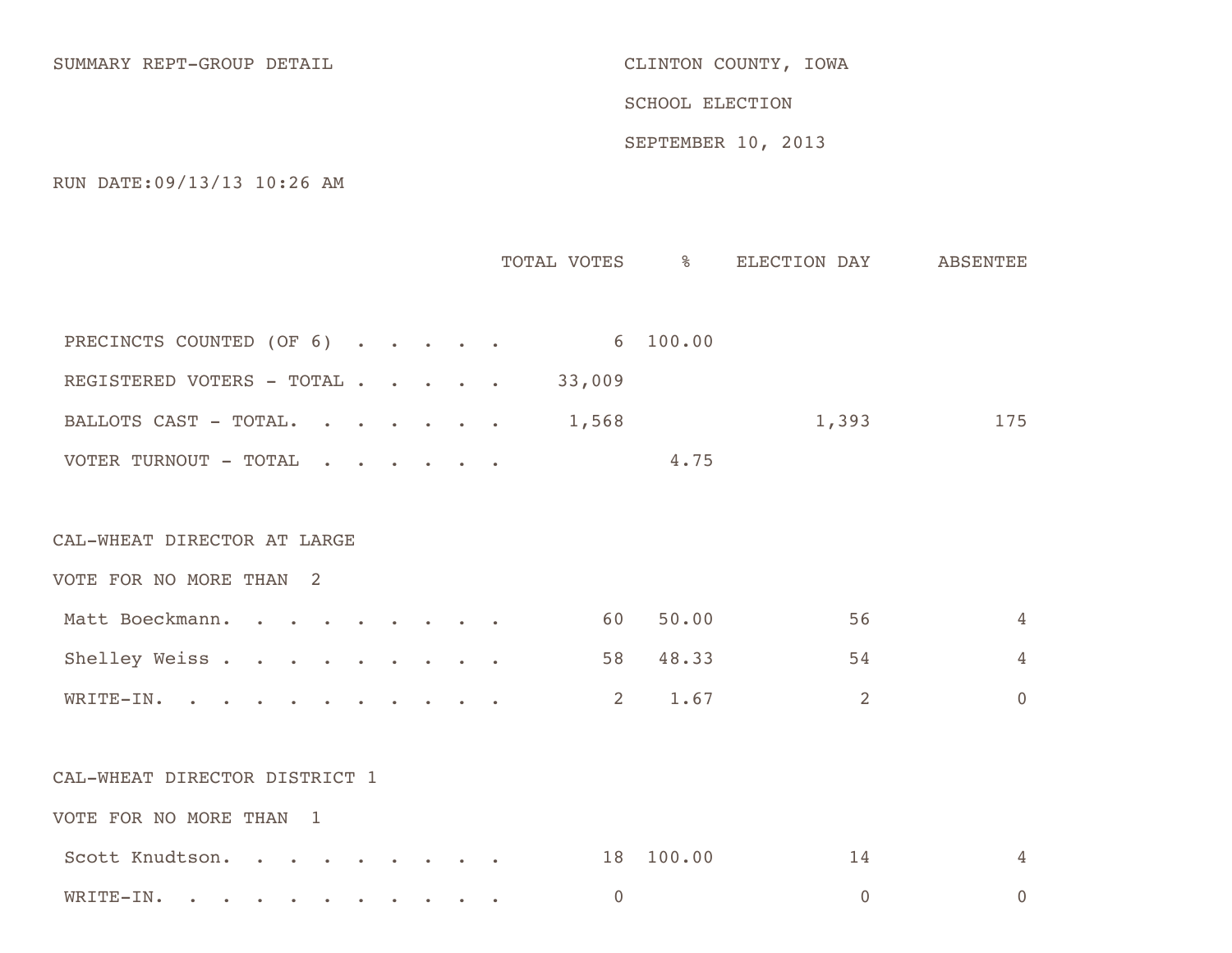## CAL-WHEAT DIRECTOR DISTRICT 2

|  |  |  | VOTE FOR NO MORE THAN |  |  |
|--|--|--|-----------------------|--|--|
|--|--|--|-----------------------|--|--|

|                  |  |  |  |  |  |  | Kevin Garland 11 91.67 11 11 0 |                 |  |
|------------------|--|--|--|--|--|--|--------------------------------|-----------------|--|
| WRITE-IN. 1 8.33 |  |  |  |  |  |  |                                | $\frac{1}{1}$ 0 |  |

## CAMANCHE DIRECTOR DISTRICT AT LARGE

VOTE FOR NO MORE THAN 3

| Michael Dunn    |  |  |  |  |    | 125 25.46 | 119 | 6        |
|-----------------|--|--|--|--|----|-----------|-----|----------|
| Larry McDonald. |  |  |  |  |    | 119 24.24 | 112 | 7        |
| Albert McManus. |  |  |  |  |    | 112 22.81 | 106 | 6        |
| Daniel Srp.     |  |  |  |  |    | 125 25.46 | 118 | 7        |
| WRITE-IN.       |  |  |  |  | 10 | 2.04      | 10  | $\Omega$ |

## CENTRAL DIRECTOR DISTRICT AT LARGE

VOTE FOR NO MORE THAN 2

| Steve Fuglsang.  |  |  |  |  | 159 51.13 | -154                     | 5. |
|------------------|--|--|--|--|-----------|--------------------------|----|
| Angela Rheingans |  |  |  |  | 146 46.95 | 139                      |    |
| WRITE-IN。        |  |  |  |  | 6 1.93    | $\sim$ 5 $\sim$ 5 $\sim$ |    |

## CLINTON DIRECTOR DISTRICT AT LARGE

VOTE FOR NO MORE THAN 4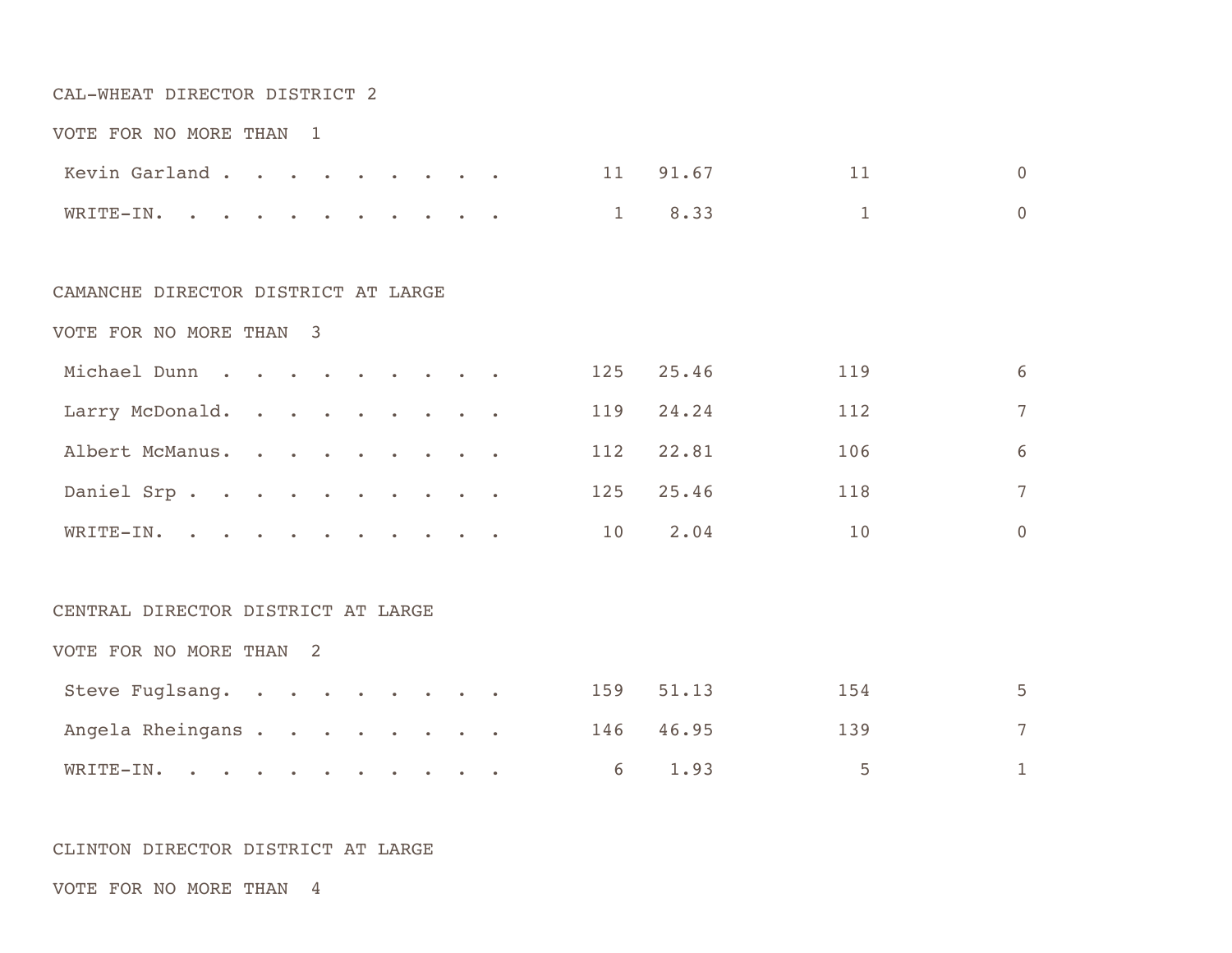| Dana Evers.                          | 548            | 17.15  | 492            | 56               |
|--------------------------------------|----------------|--------|----------------|------------------|
| Eric Gettes.                         | 630            | 19.72  | 558            | 72               |
| Gregg Obren.                         | 561            | 17.56  | 509            | 52               |
| Eunice M. Schexnyder-Short.          | 324            | 10.14  | 265            | 59               |
| Missey Sullivan-Pope.                | 522            | 16.34  | 476            | 46               |
| Jack Wenzel.                         | 602            | 18.84  | 535            | 67               |
| WRITE-IN.                            | 8              | .25    | 6              | 2                |
| DELWOOD DIRECTOR DISTRICT 3          |                |        |                |                  |
| VOTE FOR NO MORE THAN 1              |                |        |                |                  |
| Sara Tubbs                           | 38             | 100.00 | 32             | 6                |
| WRITE-IN.                            | $\overline{0}$ |        | $\overline{0}$ | $\overline{0}$   |
| DELWOOD DIRECTOR DISTRICT 4          |                |        |                |                  |
| VOTE FOR NO MORE THAN 1              |                |        |                |                  |
| Jody A. Holtz.                       | 36             | 94.74  | 30             | 6                |
| WRITE-IN.                            | $\overline{2}$ | 5.26   | 2              | $\boldsymbol{0}$ |
| NORTHEAST DIRECTOR DISTRICT AT LARGE |                |        |                |                  |
| VOTE FOR NO MORE THAN 2              |                |        |                |                  |
| Andy Friedrichsen.                   | 152            | 43.55  | 124            | 28               |
| Erin M. Meyermann.                   | 79             | 22.64  | 74             | 5                |